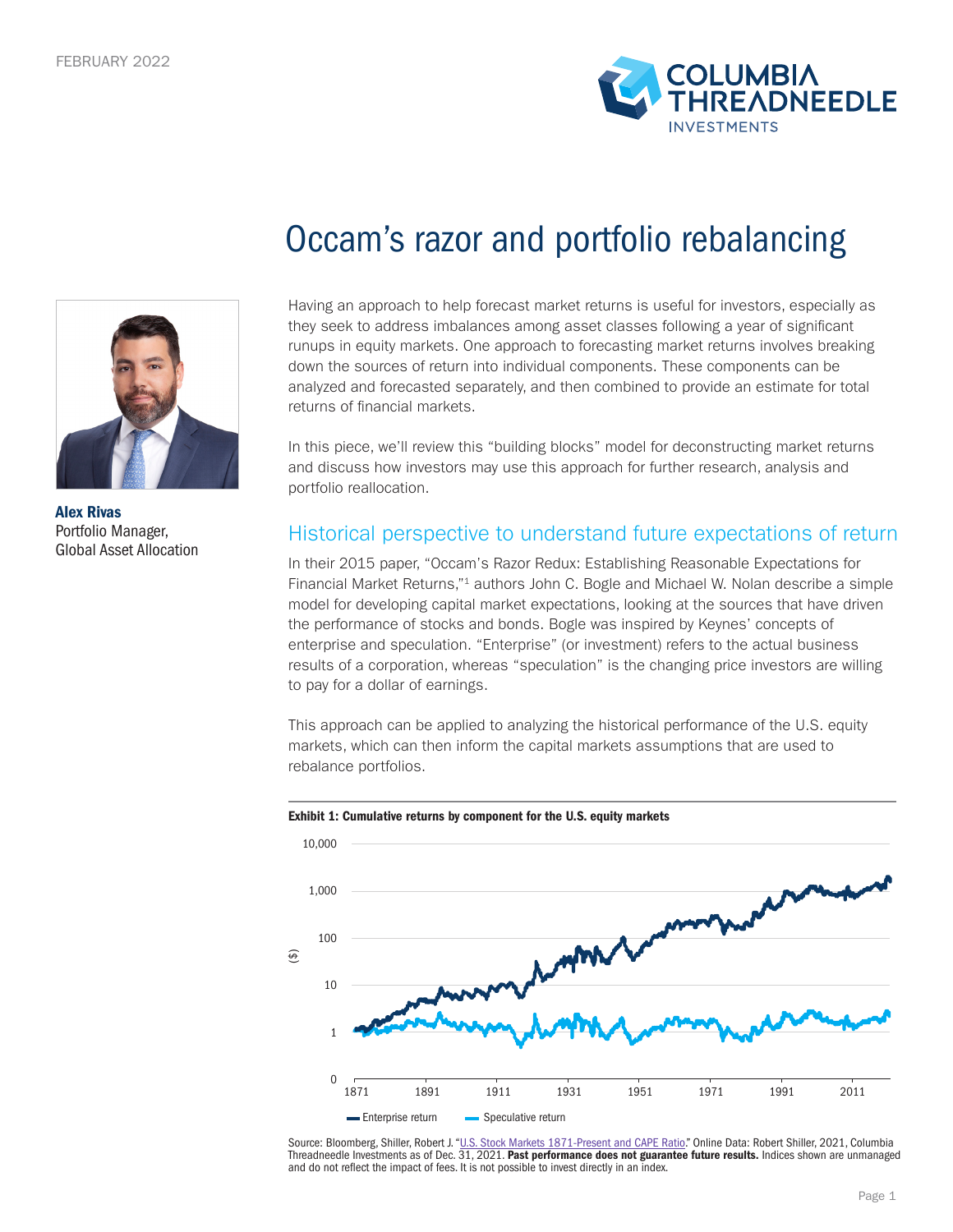The next step in this approach, after quantifying enterprise and speculation in the performance of U.S. equities, involves quantifying each of these components. According to the authors, speculative return can be represented by the expansion/contraction of the price-to-earnings (P/E) multiple. Investment return is captured by adding the dividend yield (i.e., income) at the beginning of the period and nominal earnings growth during the period.

When we apply these definitions to U.S. equities, we see that while speculative returns have recently been growing as a percentage of total return, the bulk of U.S. equity returns still comes from enterprise return (e.g., actual business results). Speculative returns have been more volatile compared with enterprise returns. In the runup to the dot-com bubble in 2000, equity returns fell sharply to zero. Enterprise returns fell to near zero levels, while the sharp price drops pushed speculative returns past the zero mark. Over the next decade, valuations continued to detract from equity returns until 2009–10, after the depths of the Global Financial Crisis. Since the crisis, growth has been positive in the U.S., as can be seen in the enterprise returns. Within enterprise returns, earnings growth is the most volatile component and has recently contributed significantly to the overall total return.



Note: Five-year smoothing has been applied when plotting five-year forward returns and the return components. All five-year numbers are computed using average annual returns.

Source: Bloomberg, Shiller, Robert J. "U.S. Stock Markets 1871-Present and CAPE Ratio." Online Data: Robert Shiller, 2021, Columbia Threadneedle Investments as of December 31, 2021. Past performance does not guarantee future results. Indices shown are unmanaged and do not reflect the impact of fees. It is not possible to invest directly in an index.

## Breaking down the drivers of return

While speculative return is difficult to decompose, enterprise return can be broken down further into individual drivers, which can be quantified and analyzed, including return from income (e.g., dividends) and return on earnings growth. The first component, income return, can be considered "carry" returns from the stock. Carry refers to the return (or cost) of holding the asset. In this case, by holding the stock, the investor may expect to receive a dividend payment (if the stock pays dividends). The second component, earnings growth return, captures the changes in the cash flow growth of the security. As a company's earnings rise, its stock price appreciates in value. Nominal earnings growth can be calculated by including inflation.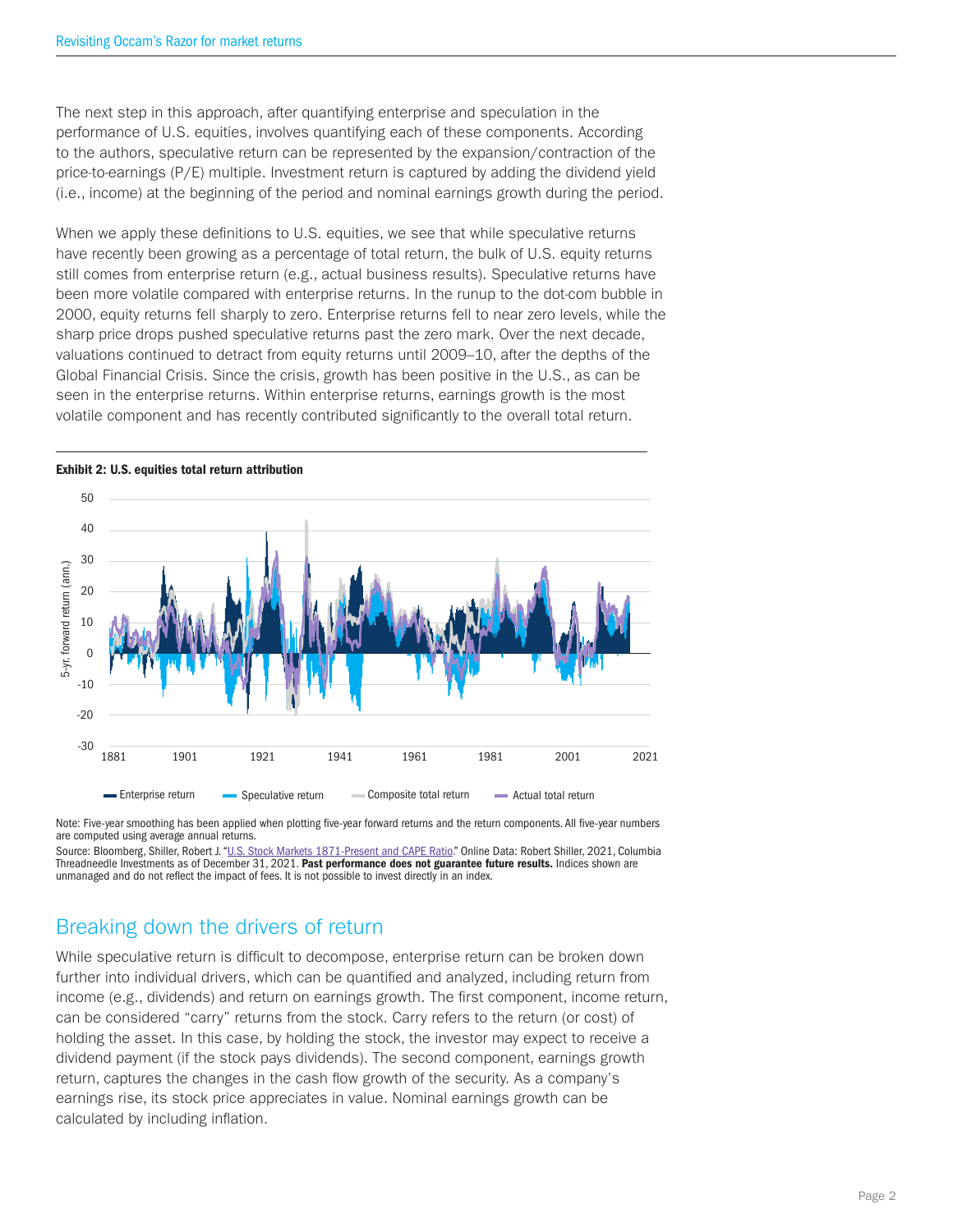In forecasting expectations for these drivers, we rely on both historical returns and on related metrics that can inform those expectations. For example, for return from income, we can use mean reversion and long-term averages for dividend yield, which tend to stay constant. In forecasting earnings growth, we compute a separate forecast for U.S. GDP growth and estimate how this would translate to growth in corporate earnings.



Source: Bloomberg, Shiller, Robert J. "U.S. Stock Markets 1871-Present and CAPE Ratio." Online Data: Robert Shiller, 2021, Columbia Threadneedle Investments as of December 31, 2021. Past performance does not guarantee future results. Indices shown are unmanaged and do not reflect the impact of fees. It is not possible to invest directly in an index.

# Beyond equities: Extending the building blocks approach to additional asset classes

Understanding what drives equity returns may be difficult, but Bogle and Nolan argue for an Occam's Razor approach, which argues to keep things simple, and not over complicate your assumptions. Their simple model has, so far, held up and has proven to be useful in understanding equity return attribution. We use this approach to describe what has contributed to returns and as an integral input into our forecast efforts, which feeds into the development of capital markets assumptions and decisions on rebalancing.

This "building blocks" approach can be extended to other asset classes, such as fixed income and commodities. In doing so, we can explore the concepts of enterprise return and speculative return and understand how these might apply to other instruments. In the case of equities, valuation could be measured by P/E levels and tended to be mean reverting. When analyzing government bonds, for example, expected valuation return can be forecast with an expectation of yield changes. By splitting enterprise returns into performance obtained from carry and cash flow growth, we can extend this approach to other markets.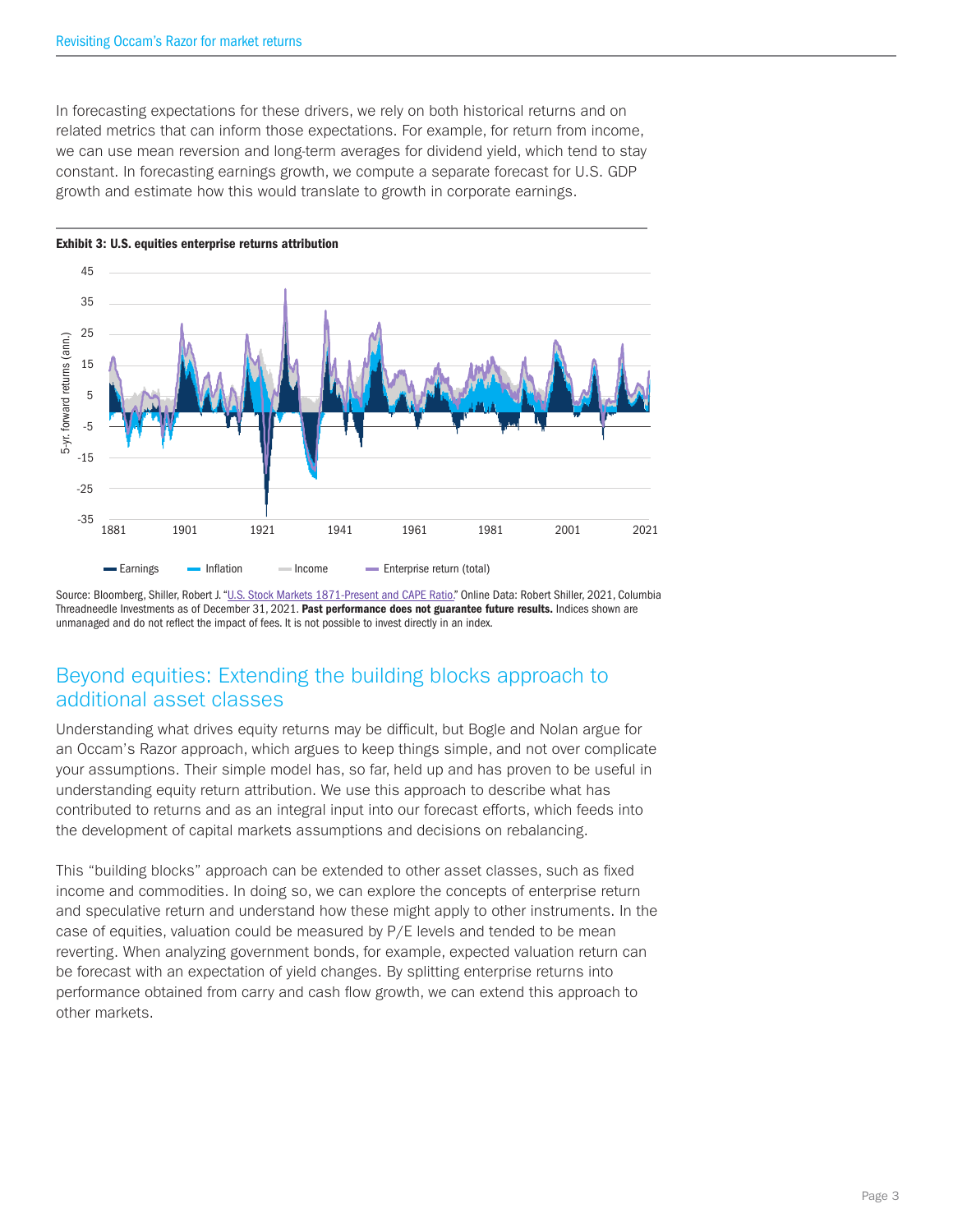### Exhibit 4:

| <b>Asset class</b>     | <b>Enterprise returns</b>                                         | Valuation Returns     |
|------------------------|-------------------------------------------------------------------|-----------------------|
| <b>Stocks</b>          | Payout yield $(D/P +$ buybacks net of new issues) + E[EPS growth] | $E[\Delta P/E]$       |
| Government bonds       | $Yield + Roll$                                                    | E[∆Yield]             |
| Corporate credit bonds | Yield + Roll + E[default losses]                                  | E[∆Yield]             |
| <b>TIPS</b>            | Yield                                                             | E[inflation surprise] |
| Commodity futures      | Roll + Collateral rate                                            | $E[\Delta$ Price]     |

Note: E[] signifies expectations. D/P refers to dividend/price.

Let's take a closer look at how this methodology can be applied to bonds. With government bonds, "carry" refers to the yield return plus any effects from rolldown (roll) or costs. Since government bonds — especially U.S. Treasuries — are considered safe and default-free, there is no expected change in cash flow, so the second component of enterprise returns is zero. However, for riskier bonds, which have a higher probability of defaulting, there is a chance that cash flows may change. This estimated loss from default makes up the return (loss) for cashflow growth for risky bonds. As seen below, return from bond yield is a major component for fixed-income total returns.



Source: Bloomberg, Shiller, Robert J. "U.S. Stock Markets 1871-Present and CAPE Ratio." Online Data: Robert Shiller, 2021, Columbia Threadneedle Investments as of December 31, 2021. Past performance does not guarantee future results. Indices shown are unmanaged and do not reflect the impact of fees. It is not possible to invest directly in an index.

## Capital market assumptions and asset allocation

The building block approach to understanding market performance allows for greater insight into the drivers of performance. By applying a consistent framework across markets, we can compare the individual components of returns for each market, allowing for further insights. In our work at Columbia Threadneedle, we use this building blocks approach to help guide biannual five-year forecasts for our capital markets assumptions. We forecast the individual components of market returns and aggregate these components to arrive at a total return forecast with higher conviction.

As the economic landscape continues to evolve, capital market assumptions provide an opportunity to review allocations. These forecasts can be instrumental in informing investment decisions and can be factored into the asset class considerations of decision makers to ensure that investors are on track to meet their long-term investment goals.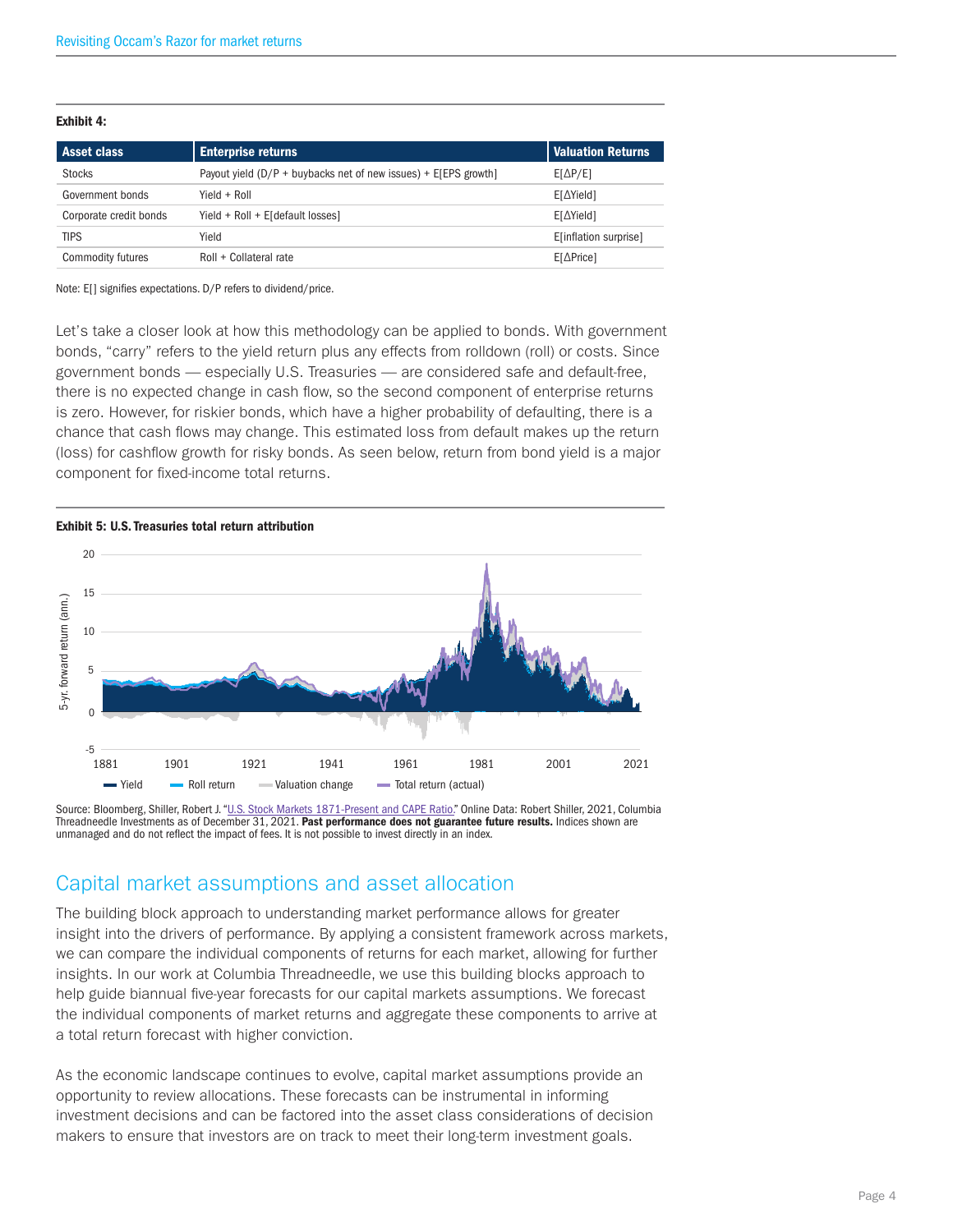

### Exhibit 6: 5-year forecasted returns from the Global Asset Allocation Team (as of December 2021, %).

Source: Columbia Threadneedle Investments as of December 31, 2021. Variation versus previously forecasted return is skewed by pandemic-driven volatility prevalent at the time of the last forecast. Equity forecasts are based on three components: expected dividend payments, expected earnings growth and change in valuation levels (price-to-earnings ratios). Expected earnings growth is driven by expected economic growth, input cost changes and pricing power. Fixed-income forecasts are based on the shape of the yield curve, direction of interest rates, increase/decrease in yield spreads and timing of those changes.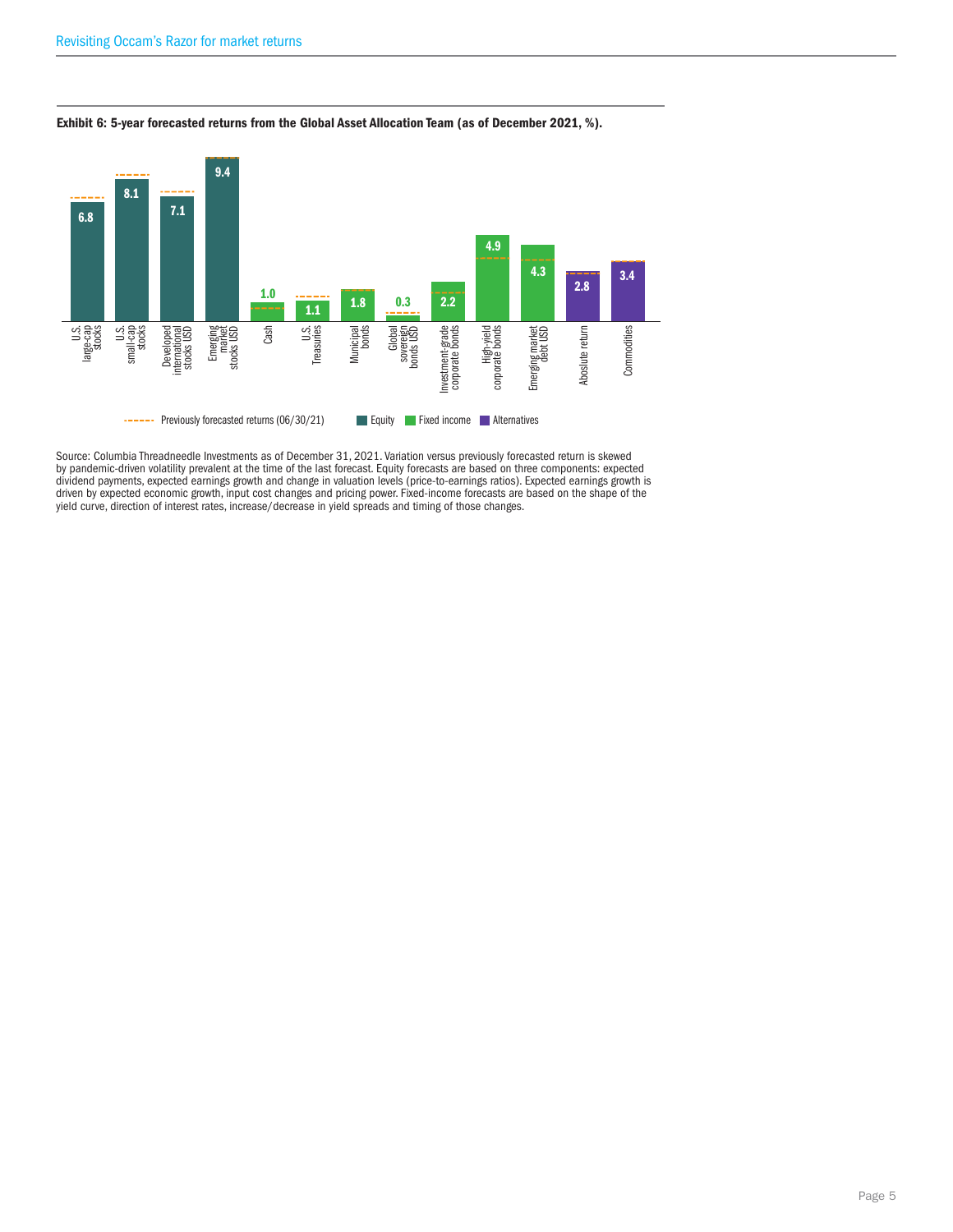| <b>Years</b>   | <b>Enterprise returns</b> |                  | <b>Speculative</b><br>returns | <b>Composite</b>           | <b>Actual total</b> | <b>Residual</b> |                |
|----------------|---------------------------|------------------|-------------------------------|----------------------------|---------------------|-----------------|----------------|
|                | <b>Earnings</b><br>growth | <b>Inflation</b> | <b>Dividend yield</b>         | <b>Valuation</b><br>growth | total return        | returns         | (comp.-actual) |
| 1870-1900      | 2.4                       | $-0.9$           | 5.1                           | 0.7                        | 7.2                 | 8.1             | $-0.9$         |
| 1900s          | 6.2                       | 2.7              | 4.1                           | $-2.5$                     | 10.5                | 7.7             | 2.8            |
| 1910s          | 1.0                       | 4.0              | 4.9                           | $-4.6$                     | 5.3                 | 1.3             | 3.9            |
| 1920s          | 0.0                       | 3.1              | 6.4                           | 5.4                        | 14.9                | 10.8            | 4.1            |
| 1930s          | $-1.0$                    | $-2.1$           | 5.5                           | 1.6                        | 4.0                 | 5.8             | $-1.8$         |
| 1940s          | 1.1                       | 4.4              | 5.5                           | $-2.5$                     | 8.4                 | 3.5             | 5.0            |
| 1950s          | 5.9                       | 2.7              | 5.6                           | 3.2                        | 17.5                | 14.8            | 2.7            |
| 1960s          | 3.4                       | 1.9              | 3.4                           | 1.7                        | 10.5                | 8.6             | 1.9            |
| 1970s          | 0.2                       | 6.2              | 3.3                           | $-5.3$                     | 4.4                 | $-1.8$          | 6.2            |
| 1980s          | $-0.5$                    | 6.4              | 4.7                           | 4.5                        | 15.2                | 8.7             | 6.5            |
| 1990s          | 5.1                       | 3.4              | 3.2                           | 4.2                        | 15.9                | 15.8            | 0.1            |
| 2000s          | 3.3                       | 2.6              | 1.6                           | $-2.0$                     | 5.6                 | 5.6             | 0.0            |
| 2010s          | 4.1                       | 1.7              | 2.1                           | 1.4                        | 9.3                 | 9.7             | $-0.4$         |
| 2020s          | 3.5                       | 2.1              | 2.1                           | 6.2                        | 13.8                | 14.3            | $-0.5$         |
| <b>Overall</b> | 2.2                       | 2.2              | 4.4                           | 0.7                        | 9.5                 | 7.7             | 1.7            |
| 2000s avg.     | 3.7                       | 2.2              | 1.9                           | 0.2                        | 8.0                 | 8.2             | $-0.2$         |

## Appendix: Breakout of U.S. equity returns by decade (%)

Source: Bloomberg, Shiller, Robert J. "<u>U.S. Stock Markets 1871-Present and CAPE Ratio</u>." Online Data: Robert Shiller, 2021, Columbia Threadneedle Investments<br>as of December 31, 2021. **Past performance does not guarantee f** possible to invest directly in an index.